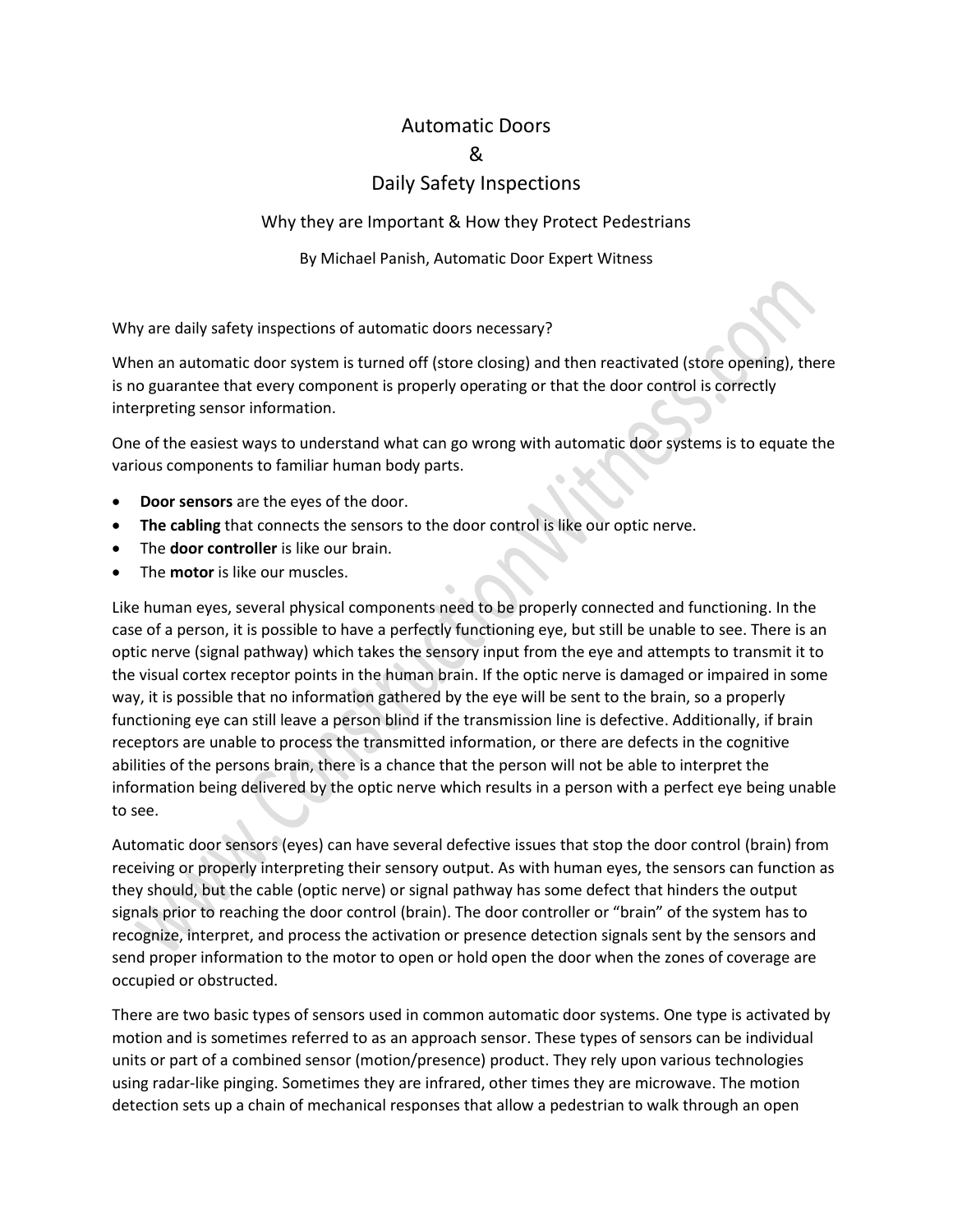doorway before reaching the threshold. There are minimum activation distance requirements that must be met to be standard compliant.

The second and most important sensor on all automatic door systems is the presence detection or proximity sensor. According to industry standards, once an automatic door is activated, there must be full and complete overlapping zones of protection between the activation point, through the transition across the door threshold, and out the other side of the door so that a pedestrian is observed and protected by these sensored safety zones of coverage. If a doorway is open, and a pedestrian moves through the threshold, the presence detection sensor must hold the door in the open position, even if the pedestrian stands motionless on the threshold for thirty seconds. It is almost impossible for most people to remain motionless, and as a result of that, a properly adjusted and aligned presence detection sensor will hold the door open endlessly.

There is also a timing device built into most door controllers that allow the door motors to operate once there is a "loss of signal" from the sensors. In other words, after a door controller "Polls" or verifies that all the installed sensors have reported an "ALL-Clear", the door controller sends a signal to the motor to allow the doors to move to the closed position.

 $\mathcal{L}_{\mathcal{N}}$ 

On all modern sensors there are multiple emitters and receivers that are used to interpret a pedestrian or other stimulation within the zone of coverage. Frequently, some of the sensor components become misaligned, intermittently malfunction, or partially burn out which leads to lack of information being sent to the door control brain.

On certain presence detection sensors, they may have multiple emitters that attempt to provide comprehensive coverage over a threshold. If you position your hand with all five fingers spread apart pointing down and outward toward the floor it is possible to envision how the multiple beams of a presence detection sensor can be positioned.

If you bend, lift, or move your fingers into other positions where they are not pointing directly downward or left or right, you can also observe how a misaligned sensor emitter can be maladjusted to not fully cover the entire area as originally planned or required by standards.

In other cases, the "brain" of the door cannot recognize all of the sensory input and fails to "realize" that there is a pedestrian obstruction. This is one of the common causes where pedestrians are struck by closing doors while they are crossing the threshold.

There are recognized defects in some control modules (brains) that require close scrutiny by the owners of these door systems. It has been observed that anytime the power is interrupted to the door system, all of the safety systems need to be evaluated for proper operation and function. One control module in high use in the industry has been repeatedly found to lose sensory input information and without verification it appears that the door is mechanically correct but does not have the "awareness" of all door sensors. This leads to door impacts with pedestrians if not properly tested and verified each time the door system is activated each day. Manufacturers provide information in their owner's manuals that instruct, inform, and attempt to teach the end users about the necessity of making "daily safety inspections" of their doors, but even with applied warning labels placed near the activation switches, many door owners fail to heed those words and warnings.